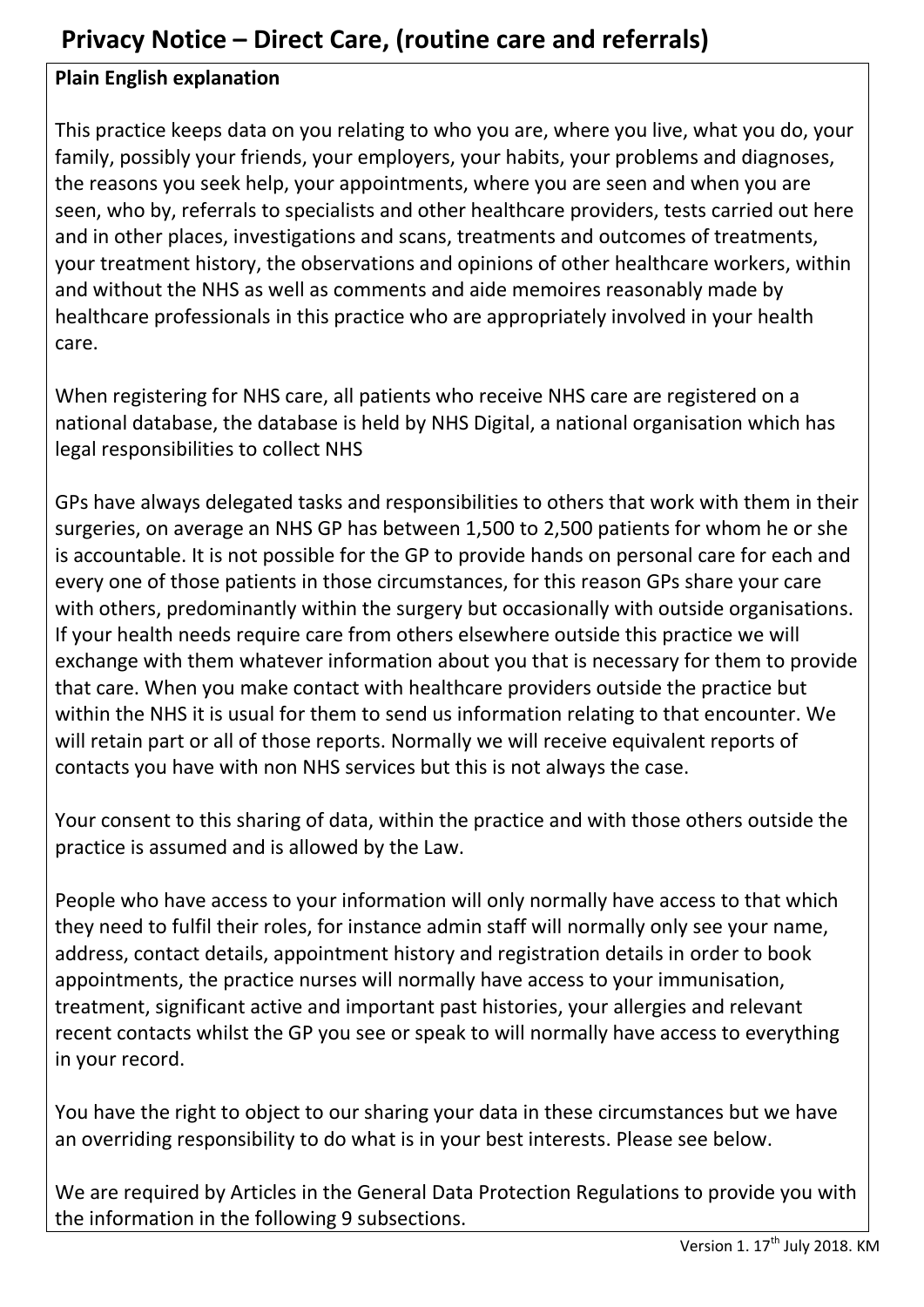| 1) Data Controller contact<br>details         | The Bromley Common Practice, Crown Medical Centre, 3 Mackintosh<br>Street, Bromley. BR2 9GT                                                                                                                                                                                                                                                                                                                                                                                                                                                                                                                                                                                                                                                                                     |
|-----------------------------------------------|---------------------------------------------------------------------------------------------------------------------------------------------------------------------------------------------------------------------------------------------------------------------------------------------------------------------------------------------------------------------------------------------------------------------------------------------------------------------------------------------------------------------------------------------------------------------------------------------------------------------------------------------------------------------------------------------------------------------------------------------------------------------------------|
| 2) Data Protection Officer<br>contact details | nelcsu.dpo@nhs.net<br>03000 428 438<br>Jamie Sheldrake                                                                                                                                                                                                                                                                                                                                                                                                                                                                                                                                                                                                                                                                                                                          |
| 3) Purpose of the processing                  | Direct Care is care delivered to the individual alone, most of which is<br>provided in the surgery. After a patient agrees to a referral for direct care<br>elsewhere, such as a referral to a specialist in a hospital, necessary and<br>relevant information about the patient, their circumstances and their<br>problem will need to be shared with the other healthcare workers, such<br>as specialist, therapists, technicians etc. The information that is shared is<br>to enable the other healthcare workers to provide the most appropriate<br>advice, investigations, treatments, therapies and or care.                                                                                                                                                              |
| 4) Lawful basis for processing                | The processing of personal data in the delivery of direct care and for<br>providers' administrative purposes in this surgery and in support of<br>direct care elsewhere is supported under the following Article 6 and 9<br>conditions of the GDPR:<br>Article $6(1)(e)$ " necessary for the performance of a task carried<br>out in the public interest or in the exercise of official authority'.<br>Article 9(2)(h) 'necessary for the purposes of preventative or<br>occupational medicine for the assessment of the working capacity<br>of the employee, medical diagnosis, the provision of health or<br>social care or treatment or the management of health or social<br>care systems and services"<br>We will also recognise your rights established under UK case law |
| 5) Recipient or categories of                 | collectively known as the "Common Law Duty of Confidentiality"<br>The data will be shared with Health and care professionals and support                                                                                                                                                                                                                                                                                                                                                                                                                                                                                                                                                                                                                                        |
| recipients of the processed<br>data           | staff in this surgery and at hospitals, diagnostic and treatment centres<br>who contribute to your personal care. [if possible list actual named sites<br>such as local hospital)(s) name]                                                                                                                                                                                                                                                                                                                                                                                                                                                                                                                                                                                      |
| 6) Rights to object                           | You have the right to object to some or all the information being<br>processed under Article 21. Please contact the Data Controller or the<br>practice. You should be aware that this is a right to raise an objection,<br>that is not the same as having an absolute right to have your wishes<br>granted in every circumstance                                                                                                                                                                                                                                                                                                                                                                                                                                                |
| 7) Right to access and correct                | You have the right to access the data that is being shared and have any<br>inaccuracies corrected. There is no right to have accurate medical                                                                                                                                                                                                                                                                                                                                                                                                                                                                                                                                                                                                                                   |
| 8) Retention period                           | records deleted except when ordered by a court of Law.<br>The data will be retained in line with the law and national guidance.<br>https://digital.nhs.uk/article/1202/Records-Management-Code-of-Practice-for-<br>Health-and-Social-Care-2016<br>or speak to the practice.                                                                                                                                                                                                                                                                                                                                                                                                                                                                                                     |